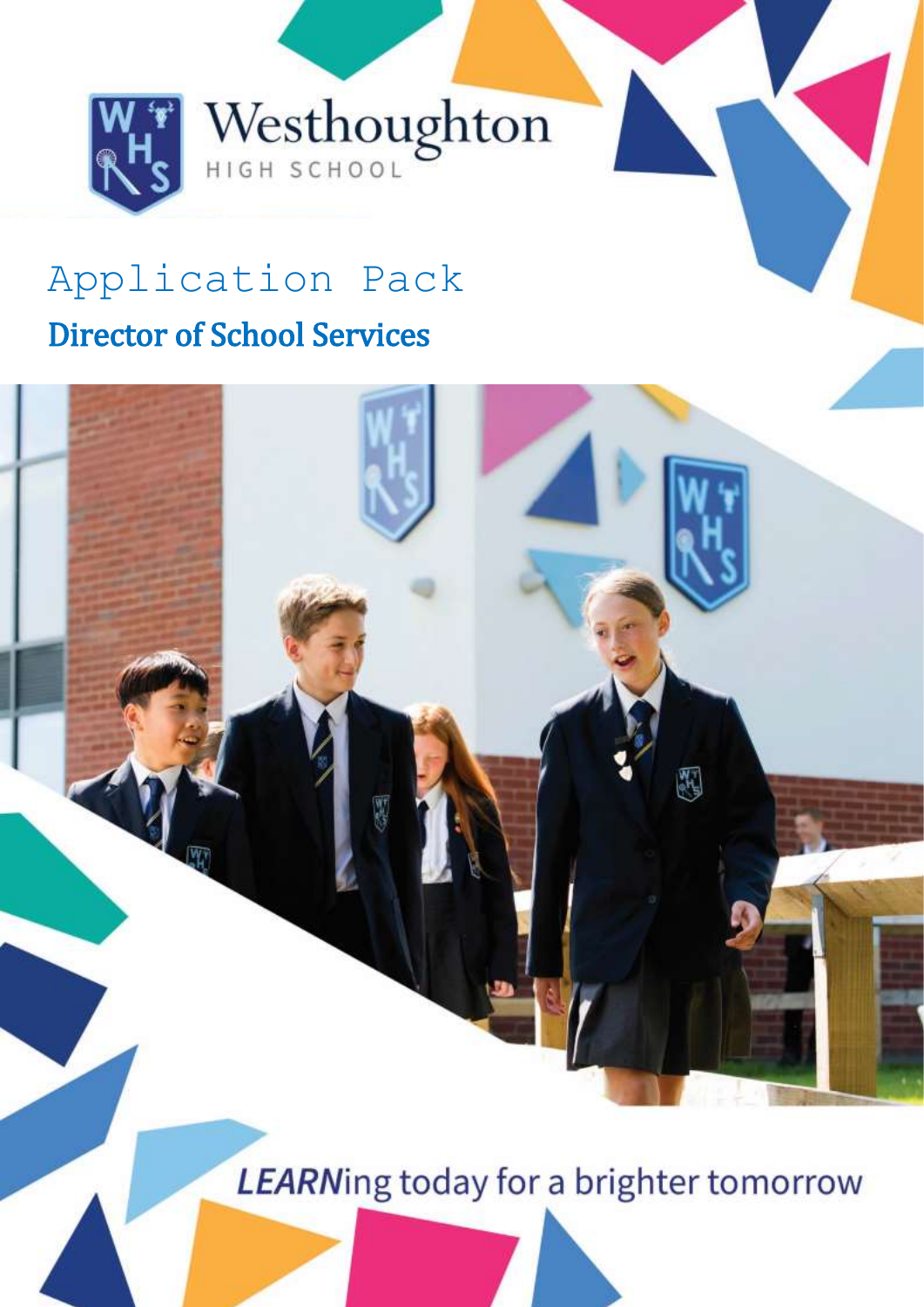

# Letter from the Headteacher

Dear Potential Colleague,

## Director of School Services

Thank you for expressing an interest in joining Westhoughton High School.

Within this pack, you will find information about the school, job vacancy and the application process. This is an exciting opportunity to work in a forward thinking school, to make a contribution towards shaping its future and build on its successes.

We are looking for a new Director of School Services to lead the business planning and operations functions of a large secondary school with big ambitions. The role in essence is the non-teaching Deputy Headteacher; being the advocate for all school support teams, whilst enjoying a front facing role with the student body as a significant leader in school.

This is an exciting opportunity and we are looking for an individual with strong operational management skills to play a leading role in our future success. The appointee will have a record of accomplishment of successfully leading, supporting, empowering and co-ordinating teams to deliver operational efficiency and effectiveness. We are not looking for an individual with a teaching background but an experience of working in schools would be a distinct advantage. At Westhoughton High School we are a strong community where there is no distinction between teachers and non-teachers – we are all here to serve the needs of our students. This is a unique post that will bring an understanding of the importance of support service to the forefront of the school for both staff and students.

We take our school motto, LEARN, seriously when it comes to staff as well as student wellbeing, and you will be working alongside teams of exceptional staff that support children and young people to reach their educational potential. This role will be pupil-facing; leading students' assemblies where required; covering lessons and social-time duties; and leading on all aspects of the school day and year.

This is an exciting opportunity to become part of a highly motivated, supportive and driven school workforce. If you have the commitment and desire to be part of our team, we want to hear from you.

Thank you in advance for the interest you have shown.

Yours faithfully,

Mr. N. S. Coe Headteacher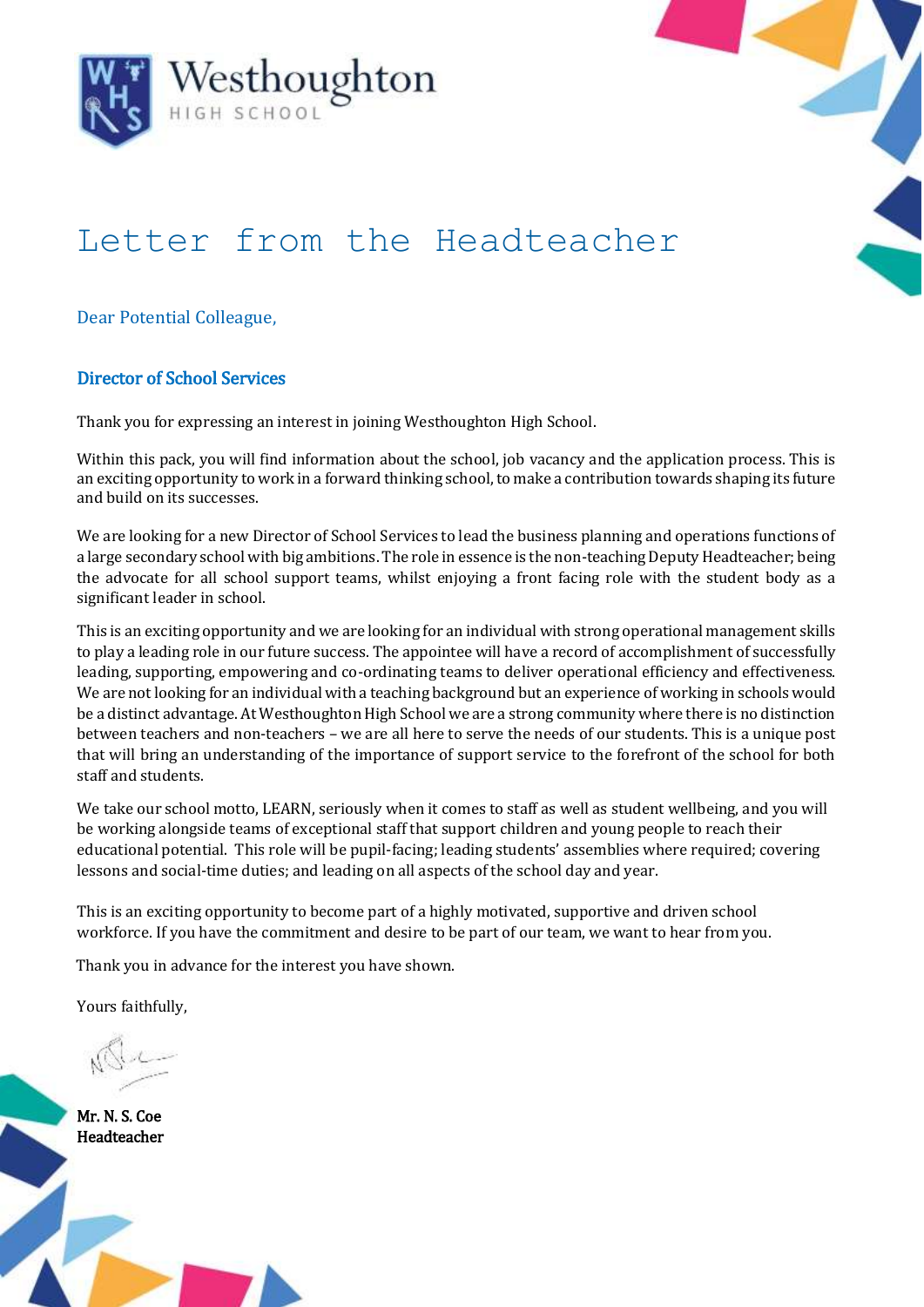

## Welcome to our school

## Westhoughton High School is a successful and expanding 11-16, mixed community comprehensive school situated close to the centre of the growing town of Westhoughton, within Bolton Council's boundaries.

We are proud to be Westhoughton's only secondary school; we have strong links with all primary schools and provide many opportunities to work together, including cultural activities and specialist subject support. We believe strongly in serving our community by providing challenging educational opportunities and developing the next generation to be ambitious, successful and worthwhile citizens for our town and beyond. The student population is largely made up of young people from Westhoughton itself, but students also attend from the neighbouring communities of West Bolton, Blackrod, Bolton, Atherton and Hindley.

The school has undergone a transformation in recent years; we have made significant investment in our learning environment and considerably improved the facilities available to our students; GCSE examination results have improved, so that all Westhoughton students can progress successfully to the next stage of their education.

We are proud of our students, our staff and our community and are always keen to welcome visitors. So whether you think you know the school or whether you're just discovering us for the first time, you will see a school that is ambitious for its students, proud of its past and very confident about its future. The school was visited by a team of Ofsted Inspectors on November 16th – 17th 2021 and there has been no change to the school's overall judgement of good that we received in our last Ofsted inspection.

We are pleased to see that the hard work of our curriculum leaders and subject teachers for recent developments in the quality of curriculum is recognised in the report as this has been a significant undertaking.

The quotations below will give you the flavour of our Ofsted report that accurately reflects our school.

#### Ofsted said:

- Students enjoy coming to school.
- Most students feel safe. This is because they know they can share any worries with adults in school.
- Leaders have high expectations for students' achievement.
- Leaders are ambitious for all students to do well.
- Students enjoy a varied range of enrichment opportunities. They enjoy attending the Roald Dahl club, the European studies club, youth band and completing challenging activities in The Duke of Edinburgh's Award.
- There is a clear policy and procedure in place to deal with bullying. Staff believe that students are safe in school and that leaders deal effectively with any form of bullying.
- Leaders ensure that students receive useful careers information, advice and guidance. Students get to know about the different careers which may suit their interests.
- Students benefit from an effective personal development programme. This builds their understanding of how to keep safe and healthy.
- They learn to appreciate and respect the differences between themselves and others.
- Leaders identify those students with SEND effectively. Teachers use suitable resources and provide additional support to ensure that these students access the same learning as their peers.
- Members of the governing body are supporting leaders to improve the quality of education that students receive. Leaders and Governors pay due attention to staff's wellbeing.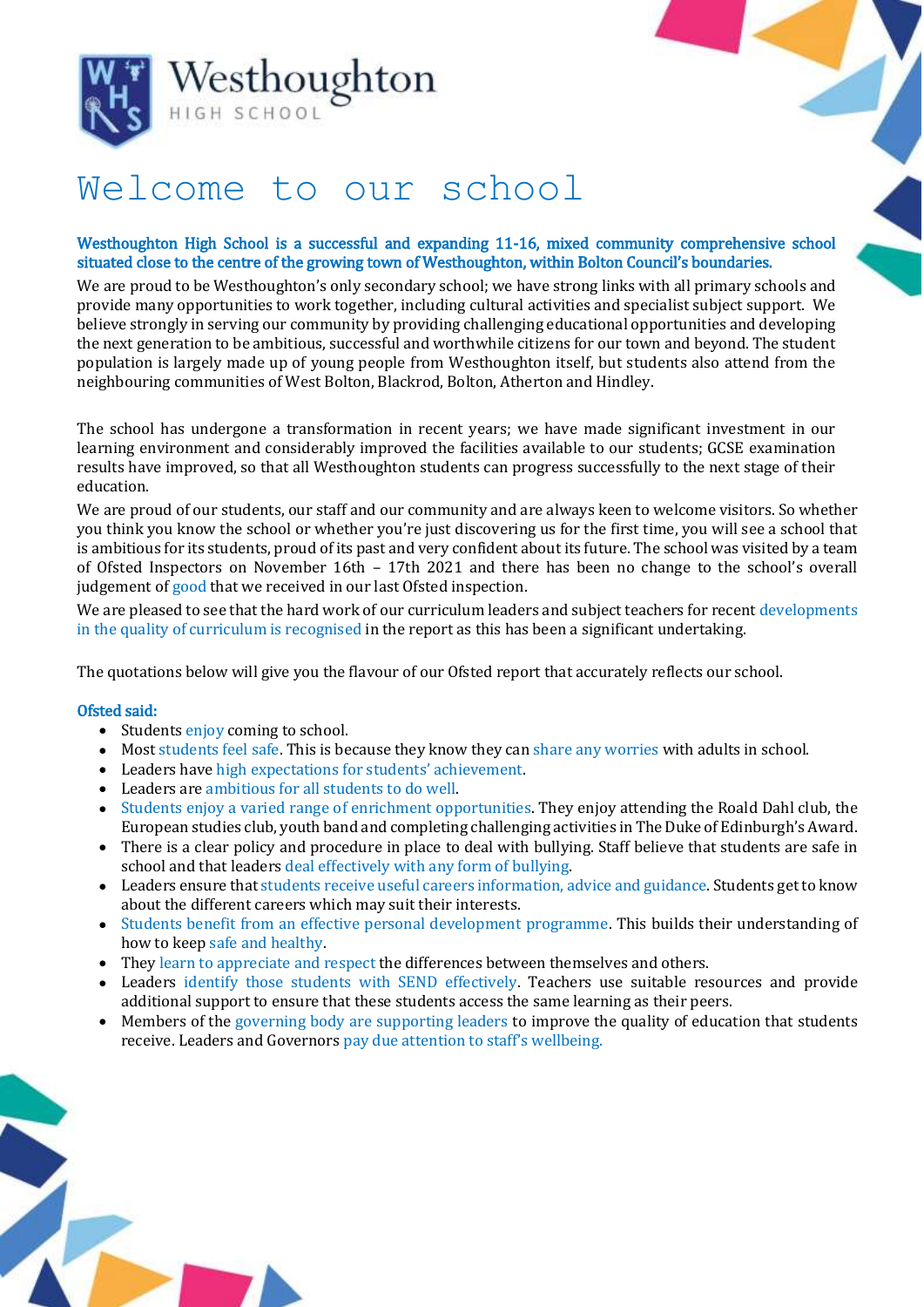

# LEARNing

We value academic achievement highly and are ambitious for all our learners to make good or better progress and achieve their full potential. Students have access to the full national curriculum including opportunities to learn a new language, to develop their musical, creative and sporting talents and to develop their literacy and numeracy skills to a high level. Progress is carefully tracked and, in addition to Parents' Evenings, parents will receive a report three times in the academic year. Students are given the opportunity to test themselves against others both locally and nationally through a variety of subject focussed competitions. Every student is encouraged to develop and achieve according to their abilities, aptitudes and interests and our job is to challenge and support them.



Learning beyond the classroom is also very important to the development of the well-rounded individual, whether that be through the Duke of Edinburgh scheme, through representative sport, musical instrument tuition, enterprise activities or one of the many educational visits organised by our hard working staff. These include visits to the theatre, to the Peak and Lake Districts to study the impact of tourism, to the Tate Gallery or further afield with residential trips to London, Prague, Belgium and France. We have a number of enrichment days during the year when the normal timetable is suspended and students engage in a range of different activities to develop their personal and social skills. At Westhoughton, we believe we are ALL learners and every opportunity should be taken to LEARN.

# Standards

As a school, we strive for the best outcomes for all our students, regardless of individual circumstances. To do this we require each and every lesson to be the highest quality with an appropriate impact on student progress. We have high expectations as to what the 'daily diet' of our students should be but have strong and robust systems in place to support us all in delivering our ambitions. To develop staff throughout their careers, we invest heavily in professional development focussing on teaching, learning and assessment to improve classroom impact and in addition, leadership development for both experienced and aspirant leaders. We are pleased that staff retention for both teaching and associate staff is strong, as we believe that this reflects the culture and ethos of the school.

Whilst we are proud of the progress that we have made in improving the GCSE outcomes and life chances of our students, we are clear where further improvements can be made to ensure that more students realise their full potential. Whilst performance measures change continually, we have retained a curriculum designed to meet student needs and not secure league table position. This remains one of our core values.

The school seeks verification of its high expectations and delivery whenever possible and as such, we are proud to hold a number of quality standards. Others are planned for the future but below are those secured to date:

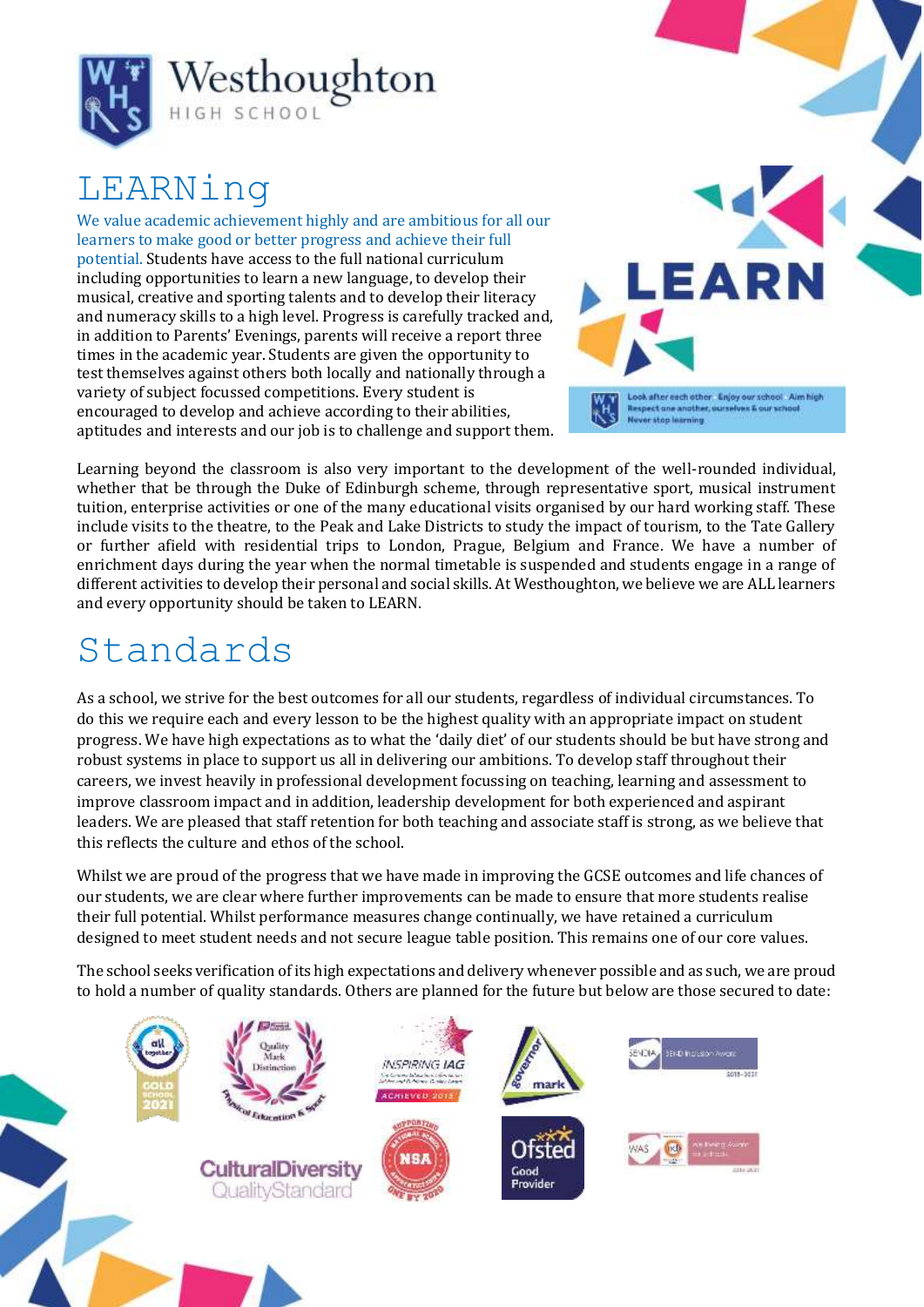

## Students

We are very proud of our reputation as a school that cares for each individual in the organisation and we do everything we can to ensure all our students are safe, happy and making good progress. The pastoral structure ensures our students meet with their form tutors twice each day so they have a familiar face to talk through any problems or ask for advice. We know our students well and do our very best to ensure they learn in a safe environment so that they will develop into self-reliant and resilient future citizens. When problems do occur, our students know they will be listened to and that we will work together in partnership to resolve them quickly and fairly.

The teenage years provide many challenges, for the young people themselves, for us as a school and for parents, and our experience tells us that working together to the same aim is the best way to resolve them.

We have a range of services available to support young people including:

- Non-teaching Student Support Leaders (SSLs) who look after pastoral needs
- Student Progress Leaders (SPLs) who track and ensure academic progress
- Independent Careers Advice and guidance
- School nurse drop-ins
- Nurture groups
- Peer mentoring
- Buddying system
- Homework support clubs
- Enrichment programmes
- Learning Support Centre with specialist staff





## Parents

## We have high ambitions for our students and we are sure they are matched by parents' high aspirations for their children. We fully

acknowledge that students are more successful at school if they are supported by their parents, with parents and school working together in partnership. Just as we need every child to fully engage with the school and everything it has to offer, we expect parents to play an active role in their child's career at our school.

All parents sign a home-school agreement before their child starts at the school which clearly outlines the support they can expect from us and what we expect from our parent group. In addition, we run several parent focus groups where parents can discuss with staff issues such as reporting and assessment and can help drive change.

Every year group has a Parents' Evening to discuss progress with teachers and there are additional events at key stages in your child's education. At times parents may need our support and we may need theirs – and in any active partnership, people support each other. This is because we both have the best interests of every child at heart.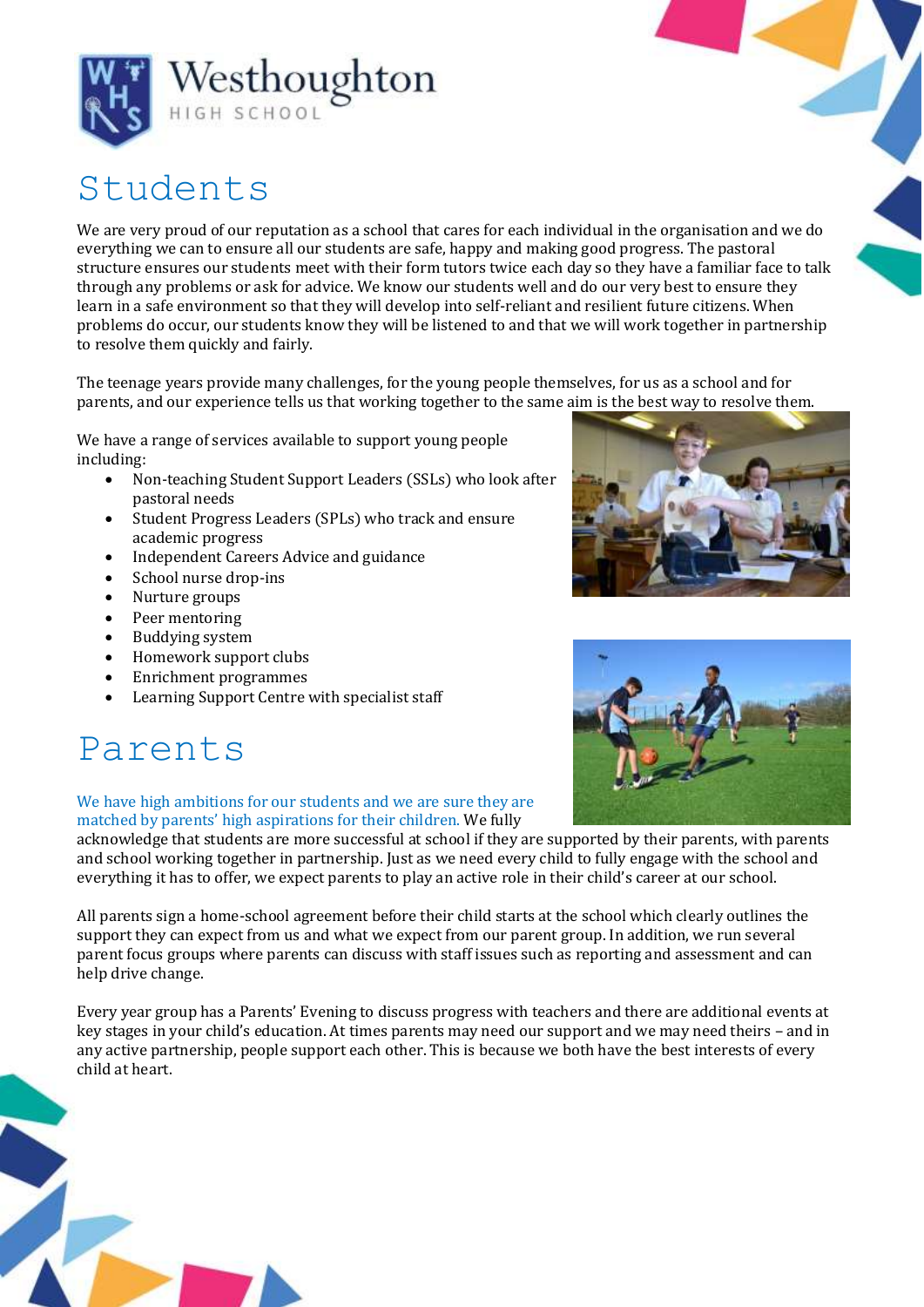

# Investing in Our Staff

Wellbeing is a central drive to many of our initiatives here at Westhoughton. You have an SLT that truly believe in developing and investing in our staff and the wellbeing of all who come through our doors. We have multiple activities that develop our staff wellbeing including a Wednesday wellbeing-focused briefing whereby we celebrate our staff, best practice and recognise staff who have supported other colleagues. We have staff activities such as a staff choir, staff yoga and workout sessions and a secret buddy system of supportive comments and gifts that our staff sign up to. We believe in continually reviewing our systems and protocols to ensure that we reduce workload in as many aspects as we can.

As of September 2020, our school week altered in order to have all students leave our school site at 2:10pm every Wednesday. We deliver our personalised CPD programme from 2:30pm each week which ties together our whole school priorities, personalised CPD opportunities and talent development programmes alongside our pastoral CPD programmes to ensure we build this into our school day and value the time together.

# Community

We are a successful community school and strongly believe our young people should develop a good appreciation of their heritage and pride in their town and country. We have strong links with local primary schools who are regular visitors to the school; we are supported in the curriculum by local people, including members of the Rotary Club and local businesses, our MP, support agencies and voluntary groups, and our students reciprocate through participation in competitions such as Youth Speaks. Our young people regularly go out into the community to support others, raising awareness or funds for charities or just doing good deeds during focussed charitable projects.

Parents and friends of the school actively support the many school events running in the year, from Parents' Evenings to Careers Conventions via music and drama productions. It is also important that our young people develop a sense of the wider community and they have opportunities to work alongside students from other Bolton schools, for example in joint visits to Oxford and Cambridge Universities. Our students also have opportunities to communicate with their peers further afield through visiting other countries. The world has become a much smaller place in the 21st century and developing their ideas about community, both local and global, will ensure our students are best placed to take advantage of the many opportunities available to them as they grow into adulthood.

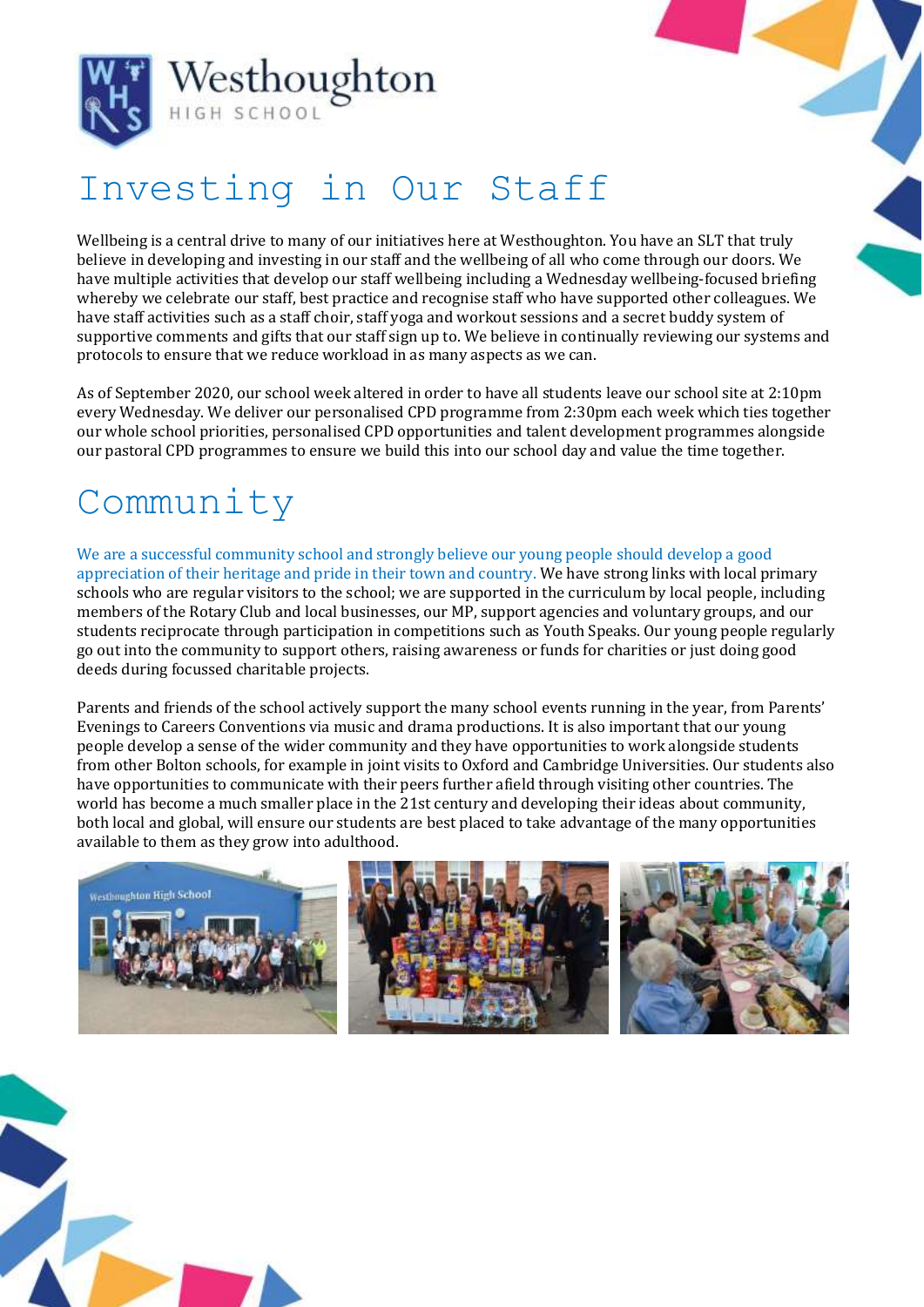

# Visit us by Car

Leave the M61 at Junction 5, and take the A58 Snydale Way. At the roundabout take the 4th exit and follow Manchester Road (the A6) until the first set of traffic lights. Then turn left onto Bolton Road. Follow the road for around half a mile and Westhoughton High School is situated on the left.

# Visit us via Public Transport

Our school is close to both Westhoughton and Daisy Hill train stations and bus services run regularly here from Bolton town centre. To find out more, please visit the Transport for Greater Manchester website to plan your journey.



## Contact us

Westhoughton High School Bolton Road, Westhoughton, Bolton BL5 3DN Tel - 01942 814 122 Fax - 01942 817 792 Email - [WHSOffice@westhoughton-high.org](mailto:WHSOffice@westhoughton-high.org)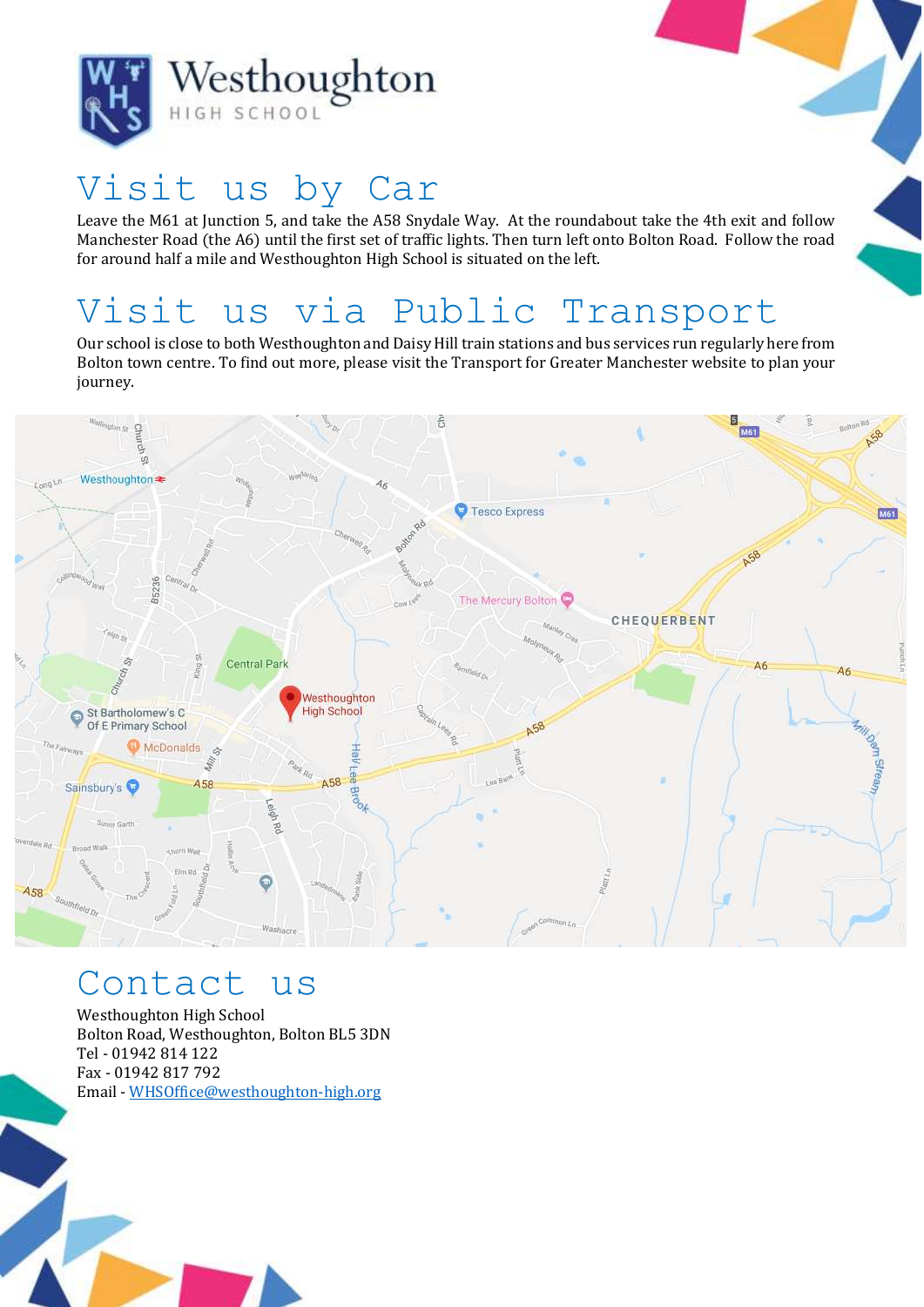

# Job Description

Director of School Services

Salary: NJC Grade M, £51,772 to £54,901

Hours: Full time, full year (t/t plus 4 weeks may be considered)

## The Purpose of the Job:

1. The Director of School Services is the school's leading support staff professional and works as part of the Senior Team to assist the Headteacher in their duty to ensure the school meets it educational aims. The post-holder will be responsible for delivering appropriate assemblies and staff meetings; providing student support during social times; and leading on appropriate rotas and annual calendar of school events.

2. The Director of School Services is responsible for providing professional leadership and management of school support staff in partnership with teaching staff, to enhance their effectiveness in order to achieve improved standards of learning and achievement in the school.

3. The Director School Services promotes the highest standards of business ethos within the administrative function of the school and strategically ensures the most effective use of resources in support of the school's learning objectives.

4. The Director of School Services is responsible for the management of Information and ICT, Human Resources, Facilities and Property, Health and Safety in the school, and is lead for all school GDPR, and lead for the Duke of Edinburgh programme.

5. The Director of School Services with be a Non-Teaching Deputy Headteacher and thus will support the operational and strategic management of students in school and be student facing in their leadership – including assemblies, duties and cover.

## Principal Responsibilities:

## Leadership & Strategy

1. To attend Senior Leadership Team, full Governing Board and appropriate Governors' sub-committee meetings.

- 2. Negotiate and influence strategic decision making within the school's Senior Leadership Team.
- 3. In the absence of the Headteacher, take delegated responsibility for Financial and other decisions.
- 4. Plan and monitor change in accordance with the School Improvement Plan.
- 5. To lead and manage all school support staff.
- 6. To build capacity for organisational change.
- 7. To work collaboratively with a variety of partners.
- 8. To develop strategic School Improvement Plans.
- 9. To lead the Governors Resources Committee

### School Community

1. To lead and manage student movement and social time systems to ensure the safety of students and staff across the school site.

2. To support the smooth running of the school through contribution to behaviour management, safeguarding and student welfare.

- 3. To support the Headteacher in the resolution of parental complaints
- 4. To develop the school strategy for community engagement to include local business and parent forums
- 5. To oversee student, parent and staff perception questionnaires
- 6. To lead on school forward planning and calendar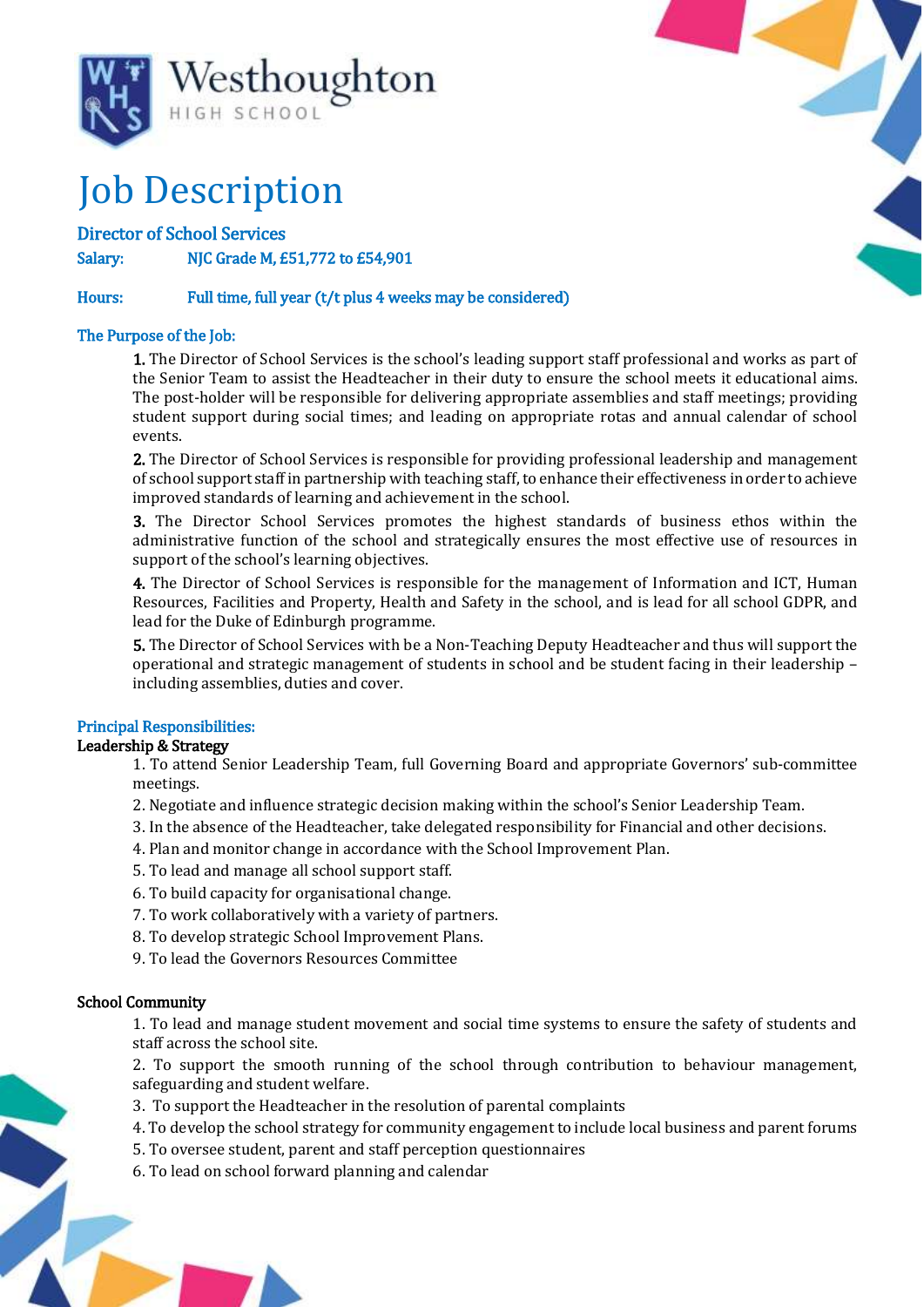

#### Administration Management

1. Manage the whole school administrative functions and lead all support staff.

2. Design and maintain administrative systems that deliver outcomes based on the school's aims and goals.

3. Manage systems and link processes that interact across the school to form complete systems

4. Define responsibilities, information and support for staff and other stakeholders.

5. Develop process measures that are affordable and that will enable value for money decisions for those managing resources.

6. Establish and use effective methods to review and improve administrative systems.

7. Use data analysis, evaluation and reporting systems to maximum effect by ensuring systems are stream lined to maximise efficiency and avoid duplication.

8. Benchmark systems and information to assess trends and make appropriate recommendations.

9. Prepare information for publications and returns for the DfE, LA and other agencies and stakeholders within statutory guidelines.

### Management Information Systems and ICT

1. Consider approaches for existing use and future plans to introduce or discard technology in the school 2. Consult with relevant people and other parties to introduce new technology or improve existing technology for different purposes.

3. Ensure that the school has a strategy for using technology aligned to the overall vision and plans for the school ensuring value for money.

4. Communicate the strategy and relevant policies, including Data Protection for the use of technology across the school.

5. Establish systems to monitor and report on the performance of technology within the school.

6. Ensure resources, support and training enable work colleagues to make the best use of available ICT including teaching, learning and assessment systems.

7. Ensure contingency plans are in place in the case of technology failure.

8. Ensure data collection systems providing information to stakeholders are stream lined to maximise efficiency of the data supplied.

#### Human Resource Management

1. Manage the HR services for all school staff including the management of pension schemes and associated services

2. Ensure the school's equality policy is clearly communicated to all staff in school

3. Ensure that all recruitment, appraisal, staff development, grievance, disciplinary and redundancy policies and procedures comply with legal and regulatory requirements.

4. Manage the recruitment, performance management, appraisal and development of support staff.

5. Monitor the relevant legal, regulatory, ethical and social requirements and the effect they have on the school and staff.

6. Ensure people have a clear understanding of the policies and procedures and the importance of putting them into practice.

- 7. Monitor the way policies and procedures are actioned and provide support where necessary.
- 8. Seek and make use of specialist expertise in relation to HR issues.
- 9. Evaluate the school's strategic objectives and obtain information for workforce planning

10. Identify the types of skills, knowledge, understanding and experience required to undertake existing and future planned activities.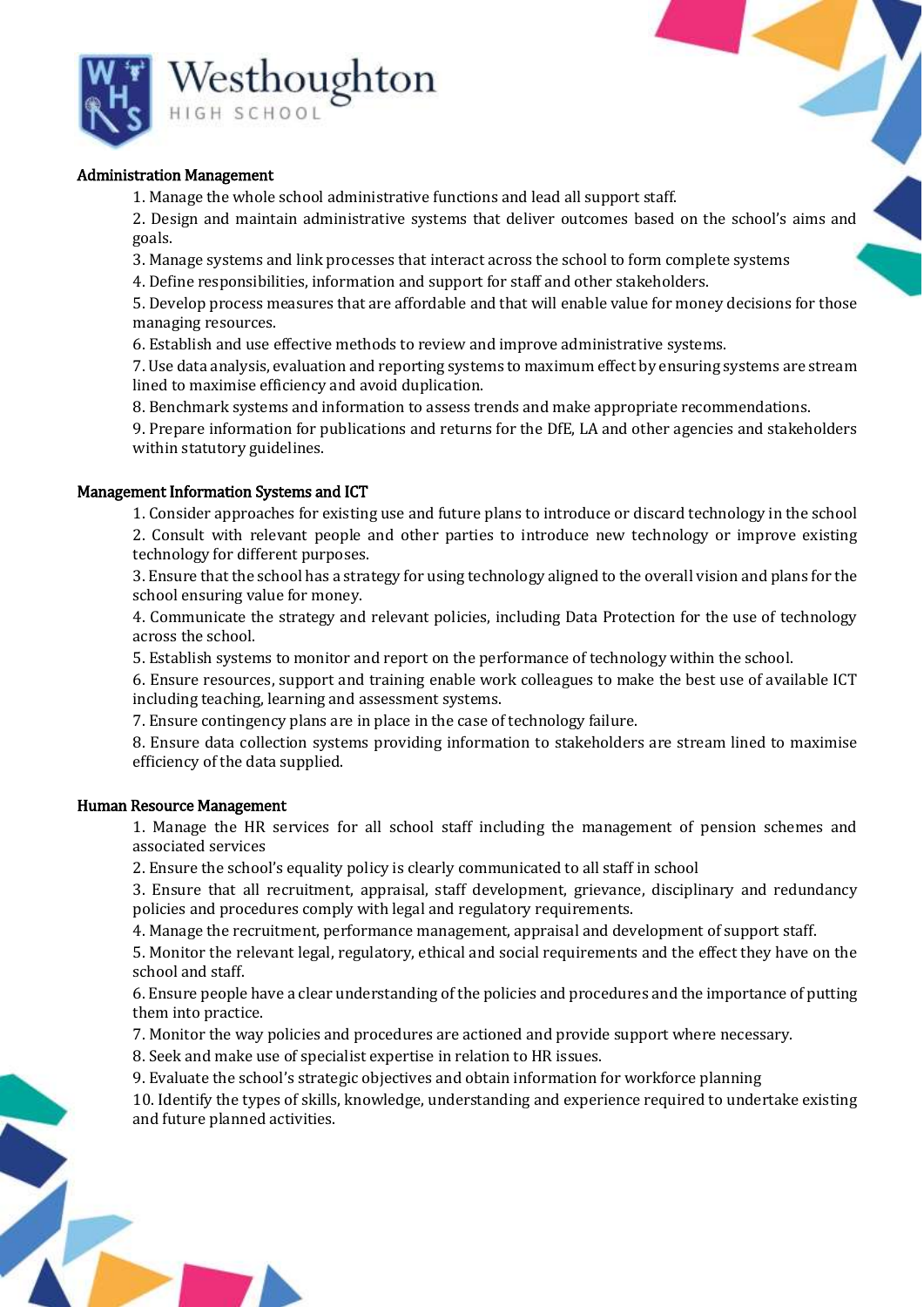

### Facility and Property Management

1. Ensure the supervision of relevant planning and construction processes are undertaken in line with contractual obligations.

2. Ensure the safe maintenance and security operation of all school premises.

- 3. Manage the maintenance of the school site including the purchase and repair of all furniture and fittings.
- 4. Ensure the continuing availability of utilities, site services and equipment
- 5. Follow sound practices in estate management and grounds maintenance
- 6. Monitor, assess and review contractual obligations for outsourced school services.

7. Ensure a safe environment for the stakeholders of the school to provide a secure environment in which due learning processes can be provided.

- 8. Ensure ancillary services e.g. catering and in-house cleaning are monitored and managed effectively.
- 9. Liaise with the external lettings company to maximise the use of the school premises and facilities.

10. Seek professional advice on insurances and advise the Headteacher and Governors on appropriate insurances for the school. Implement and manage such schemes accordingly.

## Health & Safety

- 1. Act as the school's Health & Safety Co-ordinator and Fire Officer.
- 2. Plan, instigate and maintain records of fire practices and alarm tests

3. Ensure the school's written Health & Safety policy and arrangements is clearly communicated and available to all people.

4. Ensure the Health & Safety policy and arrangements are implemented at all times, put into practice and are subject to review and assessment at regular intervals or as situations change.

- 5. Enable regular consultation with people on health and safety issues
- 6. Ensure systems are in place to enable the identification of hazards and risk assessments

7. Ensure systems are in place for effective monitoring, measuring and reporting of health and safety issues to the Headteacher, Governors, LA and where appropriate the Health & Safety Executive.

8. Ensure the maximum level of security consistent with the ethos of the school

9. Oversee statutory obligations are being met for students with additional needs, ensuring that financial and support agency services are adequate for their diverse needs.

## The post holder may reasonably be expected to undertake other duties commensurate with the level of responsibility that may be allocated from time to time.

Job description prepared in January 2022 by Mrs A. Butler - School Business Manager

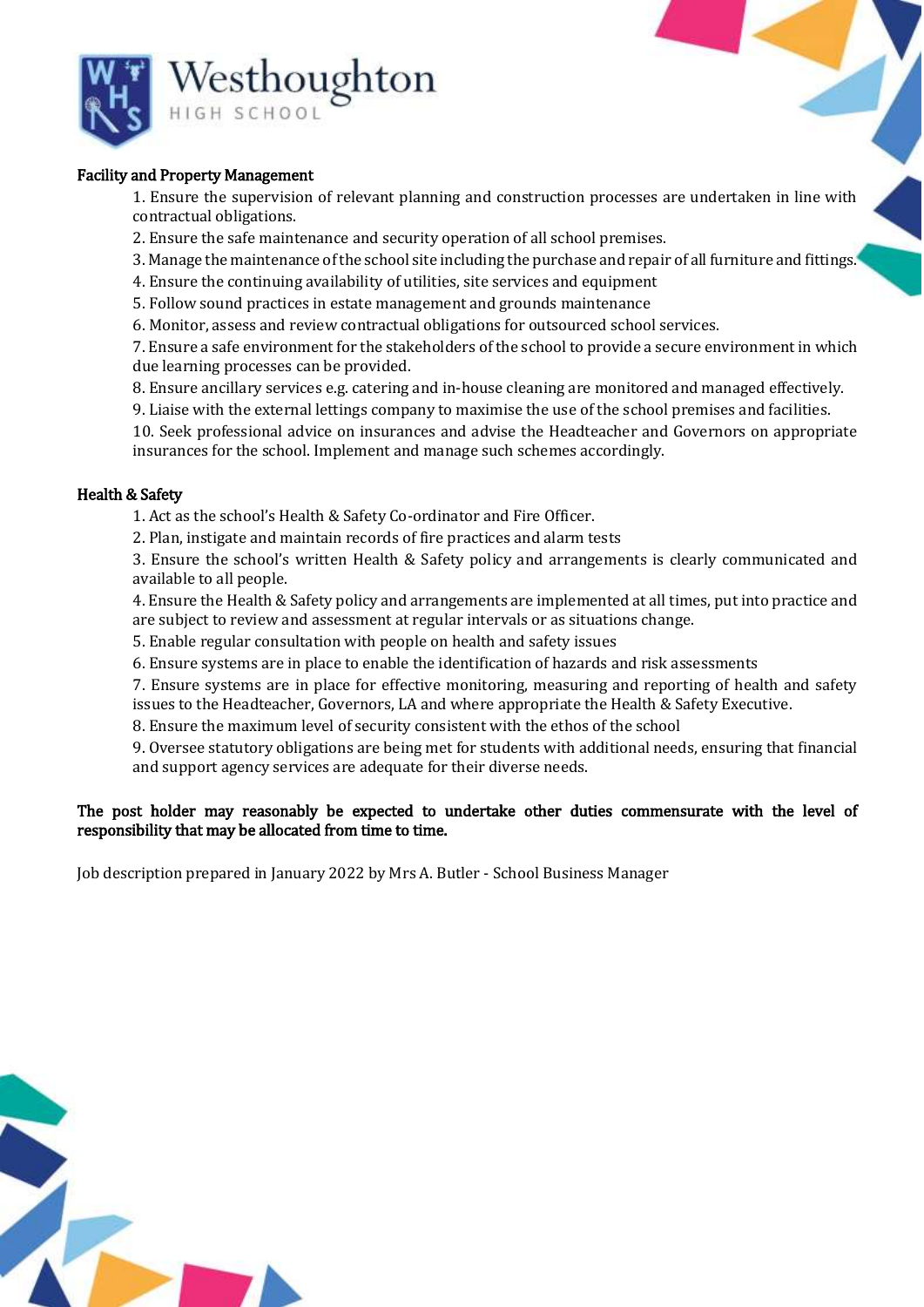

# Person Specification

|                                | <b>Essential</b>                                                                                                                                                                                                                                                                                                                                                                                                                                      | <b>Desirable</b>                                                                                                                                                  | <b>Evidence</b>                                          |
|--------------------------------|-------------------------------------------------------------------------------------------------------------------------------------------------------------------------------------------------------------------------------------------------------------------------------------------------------------------------------------------------------------------------------------------------------------------------------------------------------|-------------------------------------------------------------------------------------------------------------------------------------------------------------------|----------------------------------------------------------|
| Qualifications                 | Recognised relevant professional<br>$\bullet$<br>qualification.                                                                                                                                                                                                                                                                                                                                                                                       | <b>School Business</b><br>$\bullet$<br>Manager specific<br>qualifications i.e.<br>DSBM, CSBM,<br><b>ADSBM</b> or MSc<br><b>School Business</b><br>Management.     | Certificates<br>$\bullet$<br>at selection<br>event.      |
| <b>Training</b>                | <b>Evidence of Continuing Professional</b><br>$\bullet$<br>Development.                                                                                                                                                                                                                                                                                                                                                                               | Member of<br>$\bullet$<br>National<br>Association of<br><b>School Business</b><br>Management or<br>other professional<br>association.                             | Application<br>$\bullet$<br>form.<br>Selection<br>event. |
| Experience                     | Managing strategic operational<br>$\bullet$<br>plans.<br>Managing 'change' projects.<br>Managing H & S.                                                                                                                                                                                                                                                                                                                                               | Recent role at a<br>$\bullet$<br>senior leadership<br>level in secondary<br>school.                                                                               | Application<br>$\bullet$<br>form.<br>Selection<br>event. |
| Knowledge and<br><b>Skills</b> | Able to deliver services and<br>$\bullet$<br>systems applicable for effective<br>school management.<br>Able to deliver 'value for money'<br>$\bullet$<br>initiatives.<br>Able to understand national and<br>regional educational services and<br>deliver appropriate strategies.<br>Able to lead teams and individuals.<br>Able to strategically influence<br>decision making within the school.<br>Able to use a range of ICT packages.<br>$\bullet$ | Understanding of<br>$\bullet$<br>educational of<br>environment.<br>Understanding of<br>promoting positive<br>relationships with<br>the wider school<br>community. | Application<br>$\bullet$<br>form.<br>Selection<br>event. |
| Personal<br>characteristics    | Highly developed interpersonal<br>$\bullet$<br>skills including influencing skills.<br>Willingness to constructively<br>$\bullet$<br>challenge the work of self and<br>others to continually improve own<br>and team performance.<br>Ability to work under pressure and<br>$\bullet$<br>meet deadlines.                                                                                                                                               |                                                                                                                                                                   | Application<br>$\bullet$<br>form.<br>Selection<br>event. |